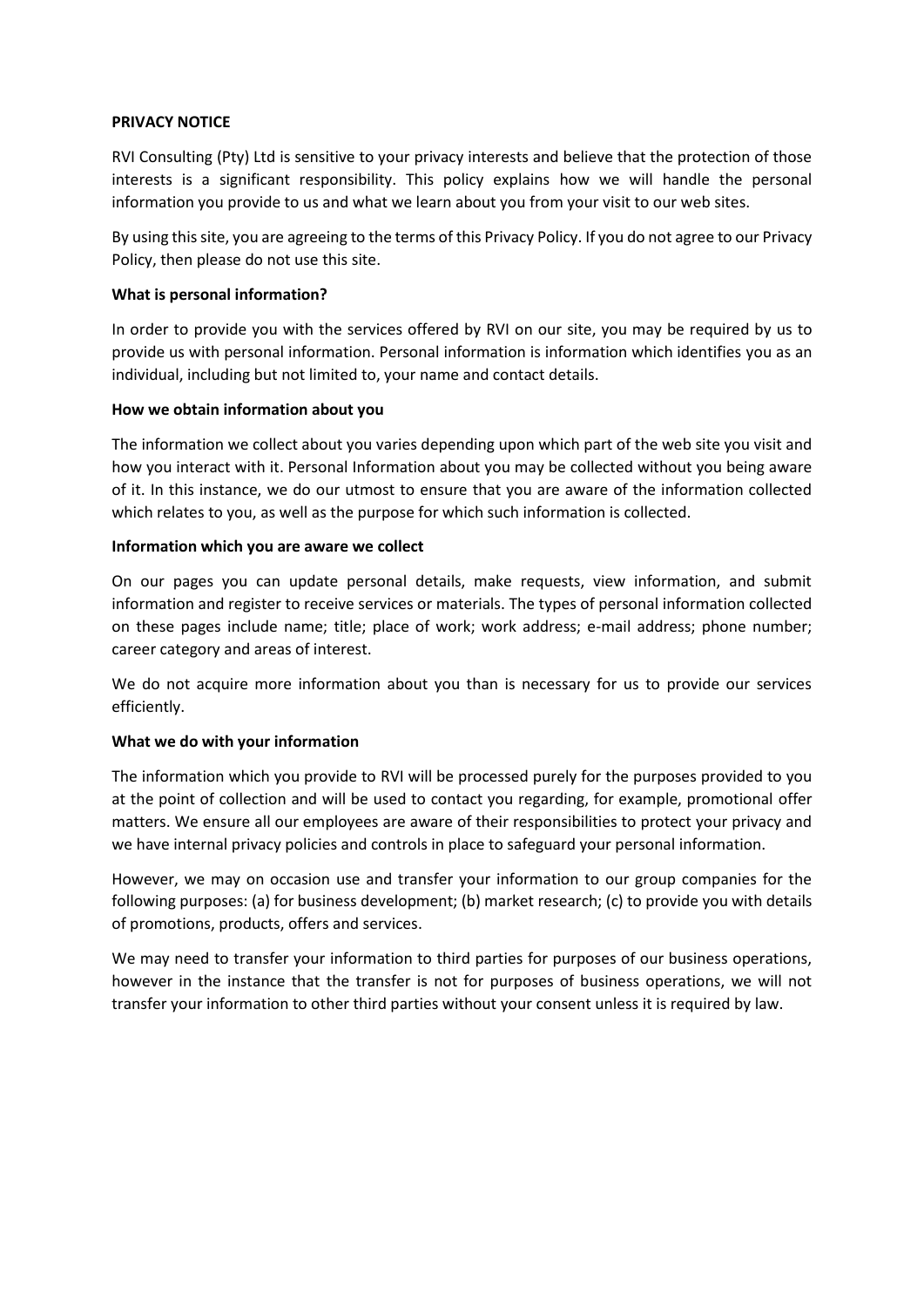Should you provide us with your details on this website and select the option of receiving marketing communication, we accept this as consent for RVI to utilise your personal information for marketing communication purposes across the group. Each time we send you marketing information by e-mail or SMS text messaging, we will provide an opportunity for you to unsubscribe from receiving further information from us. Please also note that you may have provided your details to any one of our businesses outside of the use of this website, in which instance we may already have permission to provide marketing communications to you.

# **Information which you are not aware we collect**

We may use "Cookies" and other types of tracking software in order to personalise your visit to our web site and enhance the experience by gaining a better understanding of your particular interests and customizing our pages for you. A cookie is a file given to a web browser by a web server and stored in the browser as a text file. Each time the browser requests a page from the server the cookie enables the server to track pages and the user behaviour on the site.

We may use the information provided by cookies to analyse trends, administer the site, or for research and marketing purposes to help us better serve you. No information which personally identifies you will be collected through the cookies. If you like, you can set your browser to notify you before you receive a cookie so you have the chance to accept it and you can also set your browser to turn off all cookies. The web site https://www.allaboutcookies.org/ (run by the Interactive Marketing Bureau) contains step-by-step guidance on how cookies can be switched off by users.

## **How we protect the information we process**

We have implemented privacy policies and security controls for the purpose of protecting the personal information we collect and to provide for the use thereof within our organisation.

# **The accuracy of your information**

While we endeavour to ensure that the information, we hold about you is accurate and, where necessary, kept up to date, we shall assume that in the absence of evidence to the contrary, the information you provide us with is accurate. We will provide you with access to your personal information and make every effort to provide you with access to your registration information so that you may view, update, or correct your information (see below under heading "Access Rights"). To protect your privacy, we will also take steps to verify your identity before granting you access to your personal information. You may also update or correct your personal information held by RVI by writing to us at info@rvic.co.za

### **Links**

Our web-site may contain links to other web sites belonging to third parties. We do not control the privacy practices of these other sites. You should therefore make sure, when you leave our site that you have read that site's privacy policy.

# **Changes to the Policy**

We reserve the right, at our sole discretion, to modify, add or remove sections of this Privacy Policy at any time and any changes will be notified to you using the details you provided to us or through a publication on this site. Your continued use of this site, following the posting of changes to Privacy Notice, will be deemed as your acceptance thereof.